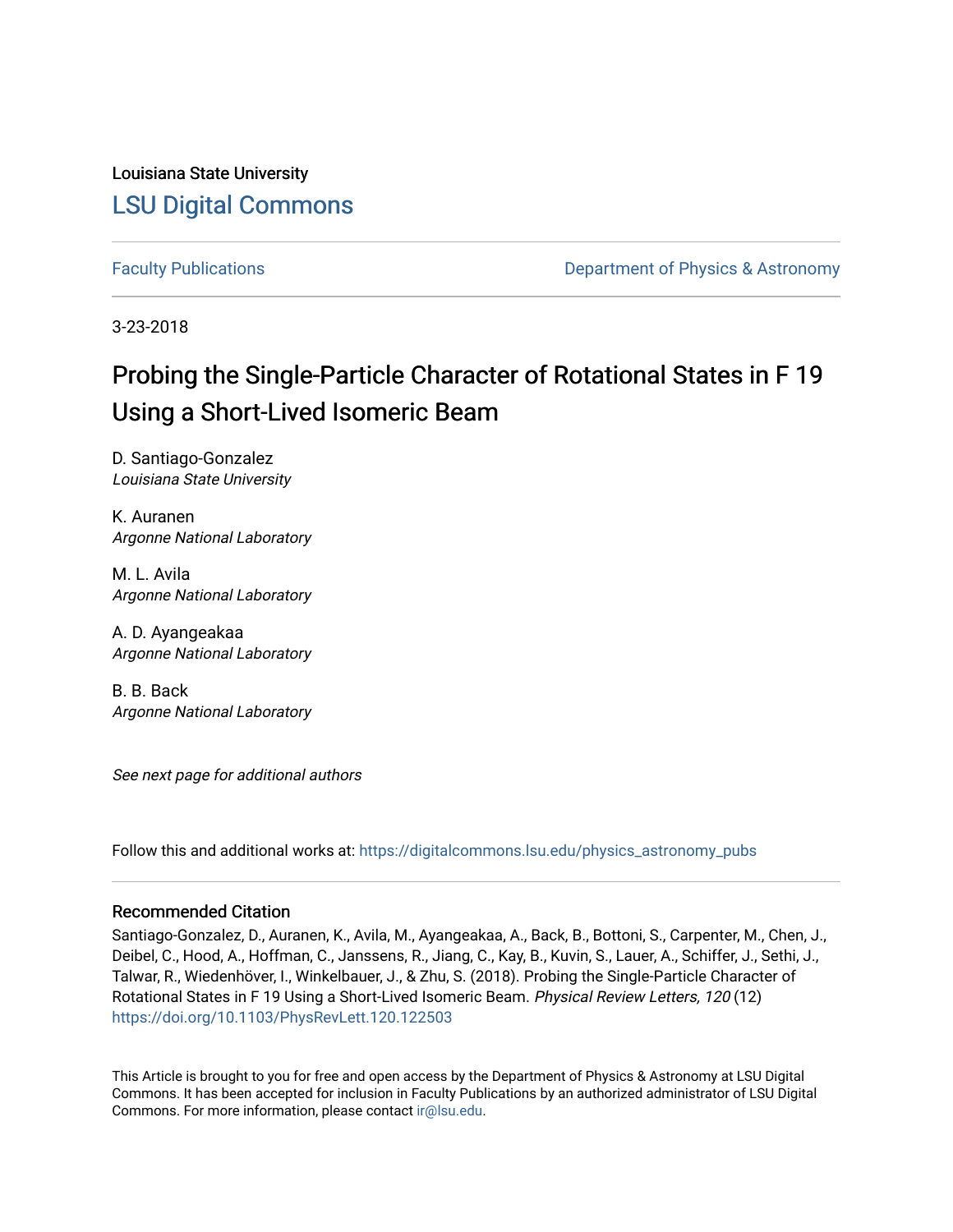### Authors

D. Santiago-Gonzalez, K. Auranen, M. L. Avila, A. D. Ayangeakaa, B. B. Back, S. Bottoni, M. P. Carpenter, J. Chen, C. M. Deibel, A. A. Hood, C. R. Hoffman, R. V.F. Janssens, C. L. Jiang, B. P. Kay, S. A. Kuvin, A. Lauer, J. P. Schiffer, J. Sethi, R. Talwar, I. Wiedenhöver, J. Winkelbauer, and S. Zhu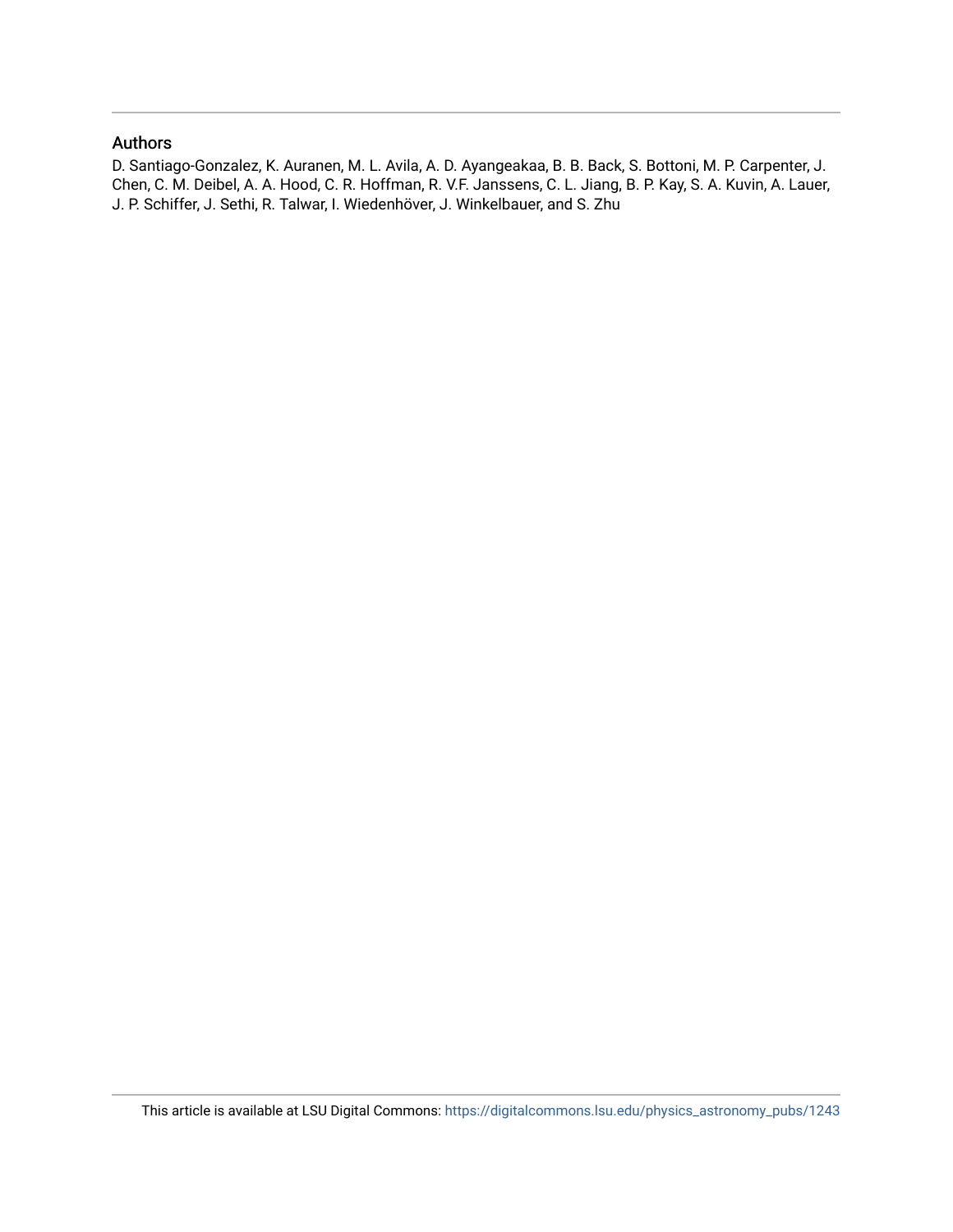

# CHORUS

This is the accepted manuscript made available via CHORUS. The article has been published as:

## Probing the Single-Particle Character of Rotational States in ^{19}F Using a Short-Lived Isomeric Beam

D. Santiago-Gonzalez, K. Auranen, M. L. Avila, A. D. Ayangeakaa, B. B. Back, S. Bottoni, M. P. Carpenter, J. Chen, C. M. Deibel, A. A. Hood, C. R. Hoffman, R. V. F. Janssens, C. L. Jiang, B. P. Kay, S. A. Kuvin, A. Lauer, J. P. Schiffer, J. Sethi, R. Talwar, I. Wiedenhöver, J. Winkelbauer, and S. Zhu Phys. Rev. Lett. **120**, 122503 — Published 23 March 2018

DOI: [10.1103/PhysRevLett.120.122503](http://dx.doi.org/10.1103/PhysRevLett.120.122503)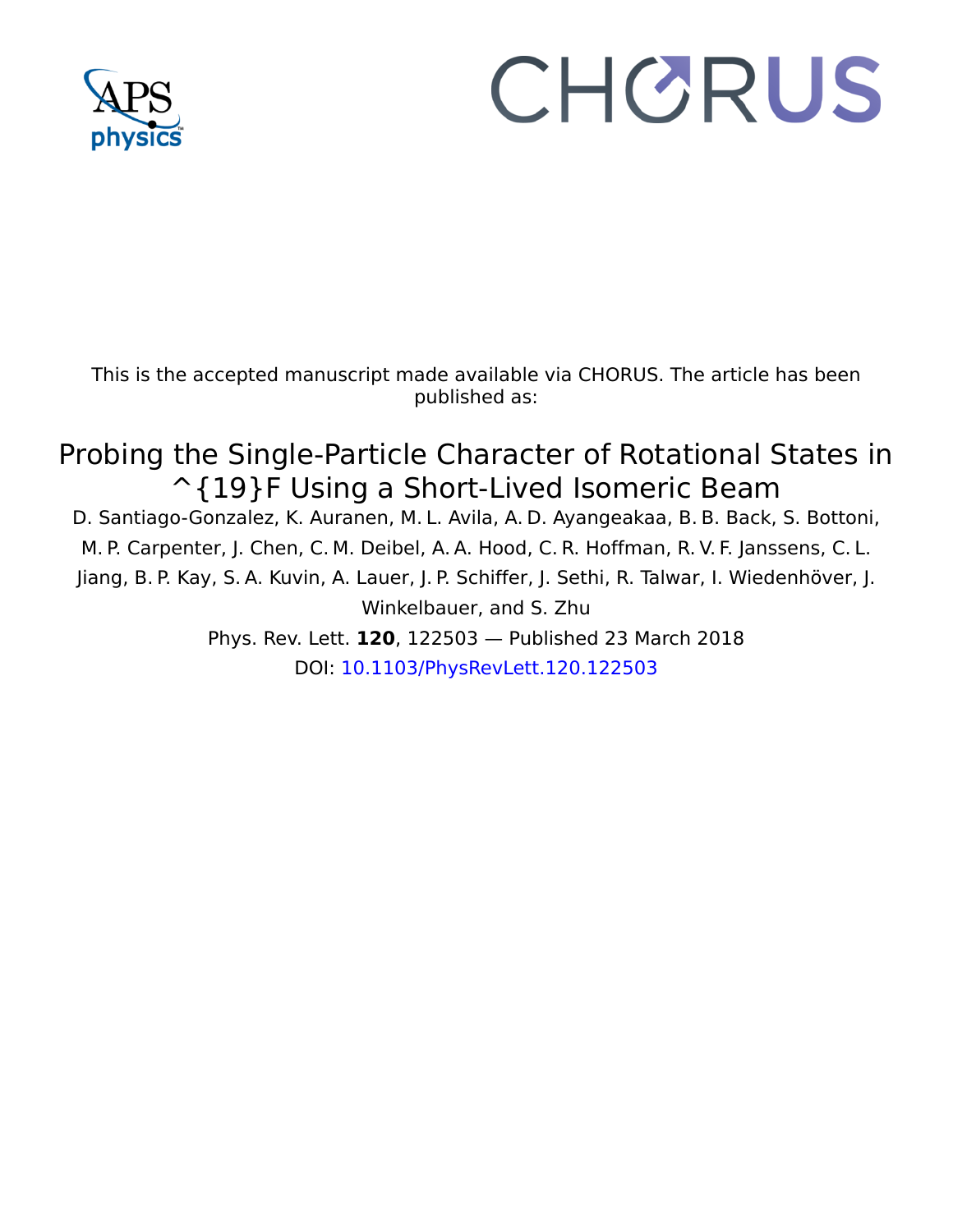### Probing the single-particle character of rotational states in  $^{19}$ F using a short-lived isomeric beam

D. Santiago-Gonzalez,<sup>1, 2</sup> K. Auranen,<sup>2</sup> M. L. Avila,<sup>2</sup> A. D. Ayangeakaa,<sup>2, [∗](#page-6-0)</sup>

B. B. Back, <sup>2</sup> S. Bottoni, <sup>2, [†](#page-6-1)</sup> M. P. Carpenter, <sup>2</sup> J. Chen, <sup>2</sup> C. M. Deibel, <sup>1</sup> A. A. Hood,<sup>1</sup>

C. R. Hoffman,<sup>2</sup> R. V. F. Janssens,<sup>2, [‡](#page-6-2)</sup> C. L. Jiang,<sup>2</sup> B. P. Kay,<sup>2</sup> S. A. Kuvin,<sup>3</sup> A. Lauer,<sup>1</sup>

J. P. Schiffer,<sup>2</sup> J. Sethi,<sup>4,2</sup> R. Talwar,<sup>2</sup> I. Wiedenhöver,<sup>5</sup> J. Winkelbauer,<sup>6</sup> and S. Zhu<sup>2</sup>

 $1$  Department of Physics and Astronomy, Louisiana State University, Baton Rouge, LA 70803, USA

<sup>2</sup>Physics Division, Argonne National Laboratory, Argonne, IL 60439, USA

<sup>3</sup>Department of Physics, University of Connecticut, Storrs, CT 06269, USA

<sup>4</sup>Department of Chemistry and Biochemistry, University of Maryland, College Park, MD 20742, USA

<sup>5</sup>Department of Physics, Florida State University, Tallahassee, FL 32306, USA

<sup>6</sup>Los Alamos National Laboratory, Los Alamos, NM 87544, USA

(Dated: 2018/02/05)

A beam containing a substantial component of both the  $J^{\pi} = 5^{+}$ ,  $T_{1/2} = 162$  ns isomeric state of  $^{18}F$  and its  $1^+$ , 109.77-min ground state has been utilized to study members of the groundstate rotational band in <sup>19</sup>F through the neutron transfer reaction  $(d,p)$  in inverse kinematics. The resulting spectroscopic strengths confirm the single-particle nature of the  $13/2^+$  band-terminating state. The agreement between shell-model calculations, using an interaction constructed within the sd shell, and our experimental results reinforces the idea of a single-particle/collective duality in the descriptions of the structure of atomic nuclei.

The duality of the collective and single-particle descriptions of the structure of atomic nuclei has been recognized for some 60 years. It is perhaps best summarized by an excerpt from the Nobel lecture of Aage Bohr [\[1,](#page-7-0) [2\]](#page-7-1), "It was quite a dramatic moment when it was realized that some of the spectra in the light nuclei that had been successfully analyzed by the shell-model approach could be given a very simple interpretation in terms of the rotational coupling scheme." Central to these comments by Bohr was the "special role" played by the  $^{19}$ F nucleus, one of the lightest nuclei to exhibit rotational features. At that time, the <sup>19</sup>F spectrum had just been described by both shell-model calculations assuming only a small number of valence nucleons [\[3,](#page-7-2) [4\]](#page-7-3), as well as by a collective model assuming rotational structures [\[5,](#page-7-4) [6\]](#page-7-5).

Since these pioneering calculations, a great deal of work has been done aiming to refine the theoretical description of  $^{19}$ F [\[7](#page-7-6)[–15\]](#page-7-7), not the least of which involved identifying the similarities between wave functions generated from both approaches [\[16\]](#page-7-8) and the recent accessibility of <sup>19</sup>F to *ab initio* calculations [\[17\]](#page-7-9). Within a collective description, the ground-state rotational band in  $^{19}$ F exhibits the characteristic staggering, or "signature splitting," of a  $K = 1/2$  rotational structure [\[18\]](#page-7-10) where a measured static quadrupole moment points towards prolate deformation and the states are linked by relatively enhanced electric quadrupole transitions. The band proceeds from its bandhead, with a spin-parity of  $J_{\min}^{\pi}$ =1/2<sup>+</sup>, to its terminating state,  $J_{\max}^{\pi}$  = 13/2<sup>+</sup>. This termination is evidence for the importance of shell structure since this is the maximum spin that can be generated from three nucleons in the  $sd$ -shell outside the  $^{16}$ O core.

The nucleus <sup>18</sup>F has a  $J^{\pi} = 5^{+}$  excited state that consists of two maximally-aligned  $0d_{5/2}$  nucleons outside

the closed-shell <sup>16</sup>O core [\[19\]](#page-7-11). This level has a  $162(7)$ ns half-life [\[14\]](#page-7-12), comparable to the flight time of an ion beam in the tens of MeV/u range over a few meters. By producing a beam of this isomer  $(^{18m}F)$ , and bringing it to a target, states in <sup>19</sup>F of  $J \geq 5/2$ , including the 13/2<sup>+</sup> terminating state, can be produced by the addition of yet another  $0d_{5/2}$  neutron.

In this Letter, we report on the extraction of spectroscopic overlaps between initial states in  $18m$ F and final states in  $^{19}$ F, including the terminating  $13/2^+$  state of the  $K = 1/2$  rotational band, via the single-neutron  $(d,p)$  transfer reaction. Combined with a simultaneous measurement of the  $(d,p)$  reaction with a <sup>18</sup>F beam in its  $J^{\pi} = 1^{+}$  ground state (<sup>18g</sup>F), whereby the lower-spin members of the band were populated, a determination of the single-particle character of the <sup>19</sup>F ground-state rotational band was obtained for the first time in a single experiment.

The experiment was performed at the ATLAS facility at Argonne National Laboratory and utilized the HE-LIOS spectrometer [\[20,](#page-7-13) [21\]](#page-7-14), a device designed for measuring transfer reactions in inverse kinematics. A radioactive beam of  $^{18}$ F at an energy of 14 MeV/u was produced with an intensity of  $\sim 5 \times 10^5$  pps via the in-flight technique [\[22,](#page-7-15) [23\]](#page-7-16). The <sup>2</sup>H(<sup>17</sup>O,<sup>18</sup>F)n production reaction was used with an <sup>17</sup>O primary beam  $(15 \text{ MeV/u})$ at a typical intensity of 60 pnA. A cryogenically-cooled deuterium-filled gas cell (∼80 K and 1.4×10<sup>5</sup> Pa) provided the production target material. The resulting <sup>18</sup>F beam was comprised of ions in both ground and isomeric states. Previous experiments using  $18m$ F beams include those of Refs. [\[24](#page-7-17)[–28\]](#page-7-18). In the present work, the  $1^{8m}F/1^{8g}F$  ratio has been estimated to be 0.56(8) immediately after production and 0.11(2) after transport to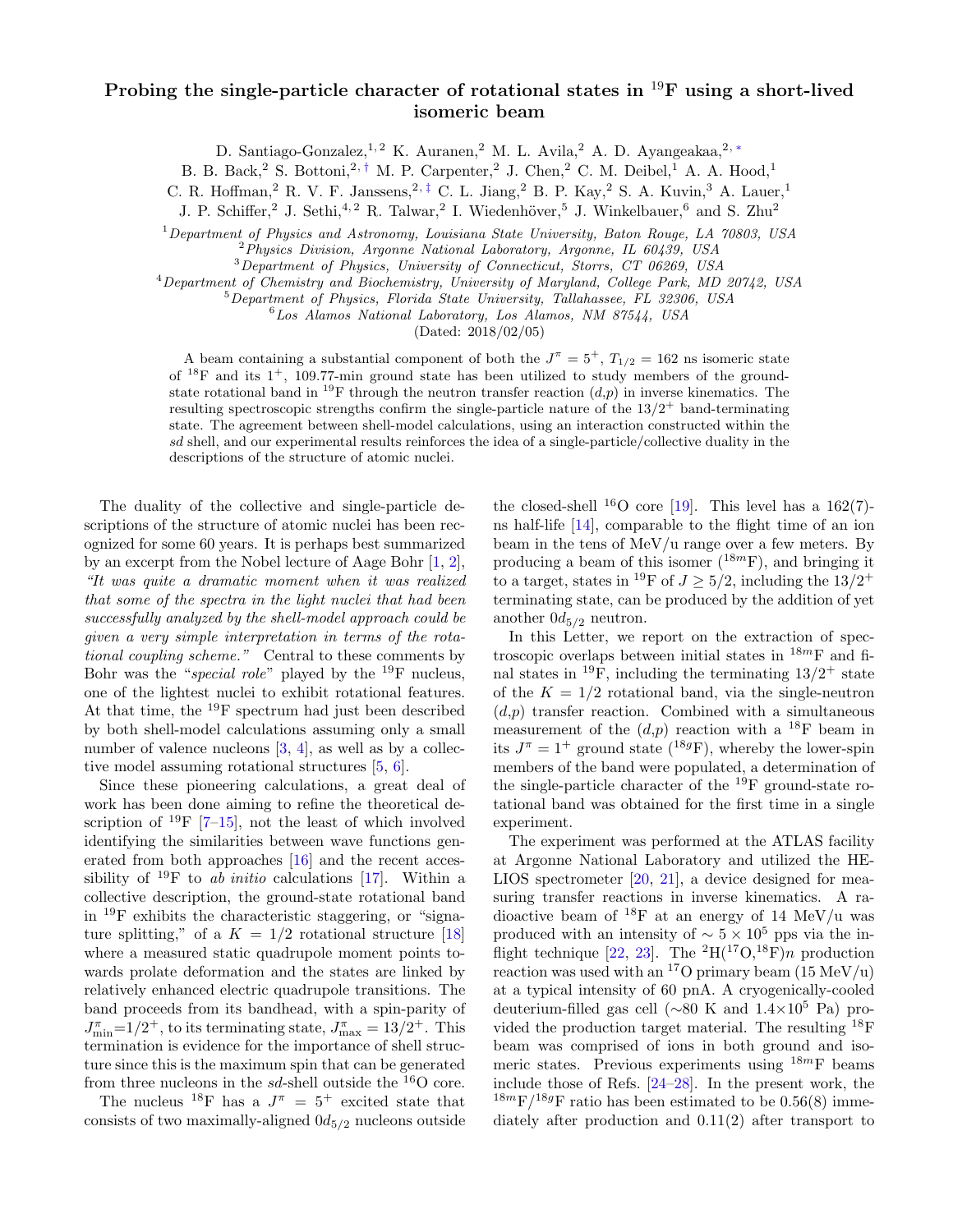

<span id="page-4-0"></span>Figure 1. Apparent excitation energy in  $^{19}$ F extracted from protons in coincidence with <sup>19</sup>F recoils following <sup>18g,m</sup>F(d,p) reactions (black points with statistical uncertainties). A multi-Gaussian fit of the known levels in  $^{19}$ F including a small linear background and fixed widths is shown in gray. States populated from  $(d,p)$  reactions on <sup>18g</sup>F are in blue while those from  $18m$ F are in red. Weak levels, which, if removed from the fit would have little effect on the  $\chi^2$  value are represented by dashed lines. Black labels identify states belonging to the ground-state rotational band.

the HELIOS experimental station (details on this estimation are given below).

HELIOS was configured for the observation of protons in coincidence with  $^{19}$ F from single-neutron transfer reactions,  $(d,p)$ , on beams of both <sup>18g</sup>F and <sup>18m</sup>F. The solenoidal field was set to 2.85 T and deuterated polyethylene  $(CD_2)$  targets with a nominal thickness of  $400 \mu g/cm^2$  were placed near the center of the field region. Upstream of the target location, an on-axis position-sensitive Si detector array was installed for proton detection. Protons were uniquely identified from their cyclotron periods after completing a single orbit from the target to the Si detector array. A fast-counting, segmented ionization chamber [\[29\]](#page-7-19) centered around 0<sup></sup>° was positioned downstream of the target for <sup>19</sup>F recoil detection. Coincidence events between protons and recoiling ions were determined by the relative time difference between the two detectors. Acceptance for protonrecoil events was possible up to ∼5 MeV in excitation energy, covering all but the  $11/2_1^+$  member in the <sup>19</sup>F ground-state rotational band. The acceptance also included proton center-of-mass angles,  $\theta_{\rm c.m.}$ , ranging from  $\sim$ 10-35°.

Levels in  $^{19}$ F populated by reactions on the isomeric beam appear shifted by -1.07 MeV relative to groundstate reactions, hence the 'apparent' qualifier in the angle-integrated excitation spectrum of Fig. [1.](#page-4-0) The shift is primarily the result of the Q-value difference between  $^{18m}F(d,p)$  ( $Q = 9.328$  MeV) and  $^{18g}F(d,p)$  ( $Q =$ 



<span id="page-4-1"></span>Figure 2. Angular distributions for states in  $^{19}$ F obtained from  $^{18g}F(d, p)$  reactions, (a)  $1/2<sub>1</sub><sup>+</sup>$  and  $5/2<sub>1</sub><sup>+</sup>$  doublet, (b)  $3/2_1^+$ , (c)  $7/2_1^+$ , and from  $1^{8m}F(d,p)$  reactions, (d)  $13/2_1^+$ . The  $13/2_1^+$  data include the 0.11(2) normalization factor to account for the  $18mF/^{18g}F$  secondary beam ratio. The DWBA calculations are represented by the lines.

8.207 MeV). In addition, a ∼50 keV shift arises from differences in the kinematics between the two reactions. The Q-value resolution was 280 keV FWHM, driven primarily by the target thickness and the emittance of the secondary beam. The best fit to the data using known  $19F$  $19F$  excitation energies [\[14\]](#page-7-12) is shown in Fig. 1 by the solid grey line. Details on the peak assignment are discussed below.

Angle-integrated cross sections were determined from measured yields for all states identified in Fig. [1.](#page-4-0) For the levels that were populated strongly, relative differential cross sections,  $d\sigma/d\Omega$ , and angular distributions were also derived and are presented in Fig. [2.](#page-4-1) The center-ofmass angle,  $\theta_{\rm c.m}$ , for each data point in Fig. [2](#page-4-1) corresponds to the average angle covered by one set of positionsensitive Si detectors and has an uncertainty of  $\lesssim 0.5^{\circ}$ . Upper limits on yields were determined for weaker states by an increase of 5% to the best-fit  $\chi^2$  value to the apparent excitation spectrum (Fig. [1\)](#page-4-0). The cross section for levels populated by the isomeric component of the beam were corrected for the  $^{18m}F/^{18g}F$  beam ratio at the HELIOS target.

The relative intensity of the isomeric  $5^+$  component of the  $^{18}$ F beam compared to the  $1^+$  ground state was estimated by calculating the populations at the gas cell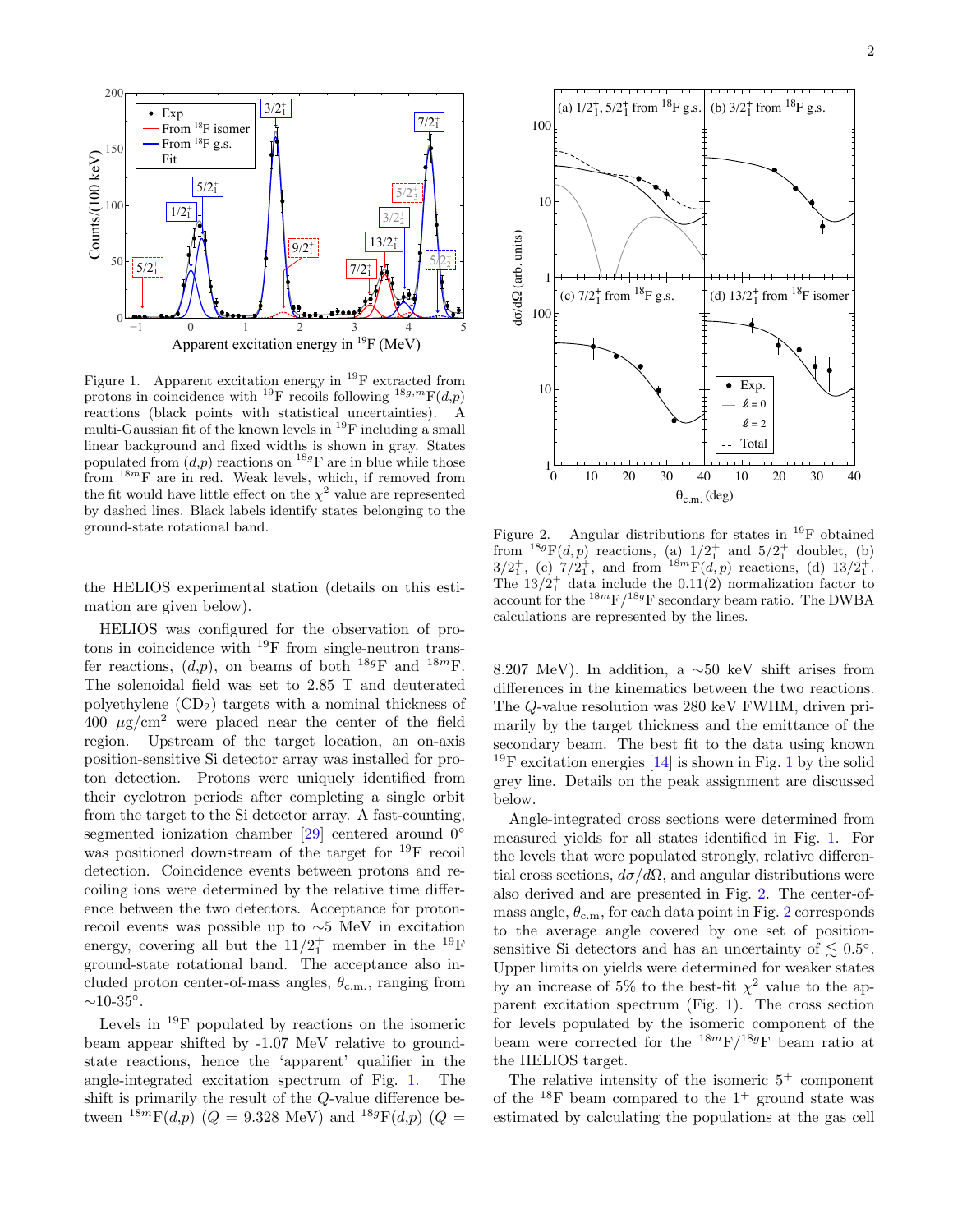and then accounting for the reduction in the ratio over the flight time of the beam to the target at the HELIOS experimental station. There are no experimental data available for the  $(d,n)$  beam-production reaction at the relevant energies and, therefore, the relative strengths of the population of the bound states of  $^{18}$ F were taken from an analogous  ${}^{17}O(^{3}He,d)$  proton-transfer reaction [\[19\]](#page-7-11). The bulk of the relevant reaction yield proceeds to ten states below the proton separation energy in  $^{18}$ F. The high-lying states decay by prompt  $\gamma$ -ray emission with known branching ratios to either  $^{18g}$ F or  $^{18m}$ F [\[14\]](#page-7-12). The  ${}^{2}H({}^{17}O,{}^{18}F)n$  cross sections were calculated with the distorted wave Born approximation (DWBA) utilizing the PTOLEMY code [\[30\]](#page-7-20). The DWBA prescription, including the choice of optical-model parameters, was validated through comparisons with available  ${}^{16}O(d,p)$  crosssection data at a similar energy  $(13.15 \text{ MeV/u})$  [\[31\]](#page-7-21).

The  $18mF/18gF$  ratio at the production gas cell was calculated to be  $0.56(8)$ . The flight path from the gas cell to the HELIOS experimental station was 16.3 m, and at a beam energy of 14 MeV/u, corresponds to a time of flight of  $1.9 T_{1/2}$  of the isomeric state. Hence, the ratio at the HELIOS target was  $^{18m}F/^{18g}F = 0.11(2)$ .

The relative single-neutron overlaps (spectroscopic factors) between initial states in  $^{18}$ F and final states in  $^{19}$ F, S (isospin factor  $C^2 = 1$ ), were extracted from the ratio of measured cross sections to those calculated with DWBA. In the standard procedure, the depth of the Woods-Saxon potential was varied to reproduce the binding energy of each final state. The deuteron wave function was calculated with the  $V_{18}$  potential [\[32\]](#page-7-22). A global set of optical model parameters [\[33\]](#page-7-23) was used to calculate the angular distributions shown in Fig[.2.](#page-4-1) Angular distributions obtained using a static set of parameters [\[34\]](#page-7-24) produced similar results within uncertainties.

The S values resulting from best fits of the DWBA calculations to the angular distributions (Fig. [2\)](#page-4-1), as well as upper limits on the S values determined from ratios of integrated cross sections, are given in Table [I](#page-5-0) while the spectroscopic strengths,  $(2J_i+1)/(2J_f+1)S$ , are shown in Fig. [3.](#page-6-3) All S values have been normalized to the  $3/2^+_1$ -<sup>18g</sup>F transfer spectroscopic factor. Uncertainties on  $S$ are due to the choice of optical-model and bound-state parameters of the DWBA calculations. Uncertainty in the deduced  $18mF/18gF$  ratio of the beam also contributes for levels which were populated by transfer on the isomer.

The data on the population of the <sup>19</sup>F  $K = 1/2^+$  band are clearly present in the apparent excitation energy spectrum of Fig. [1.](#page-4-0) As expected from the relatively small isomeric component in our beam, the dominant features in our spectrum are similar to those in Fig. 2 of Ref. [\[35\]](#page-7-25) and Fig. 5 of Ref. [\[36\]](#page-7-26), where there was no isomeric component in the beam. The S values deduced for the lower-spin members of the  $K = 1/2^+$  band populated by transfer on the <sup>18g</sup>F, namely the  $1/2^+$  (0.000 MeV),  $5/2^+$  $(0.197 \text{ MeV}), 3/2^+$   $(1.554 \text{ MeV}),$  and  $7/2^+$   $(4.378 \text{ MeV})$ 

<span id="page-5-0"></span>Table I. Relative spectroscopic factors, S, for levels belonging to the <sup>19</sup>F  $K = 1/2^+$  band [\[14\]](#page-7-12). All S values are normalized to that of the 1.554-MeV  $3/2_1^+$  level. Only S values above 0.01 are shown and  $(-)$  signifies the non-observation or inaccessibility of a given level.

|             |             |               |                                    | $\overline{S}$                          |              |                     |
|-------------|-------------|---------------|------------------------------------|-----------------------------------------|--------------|---------------------|
| $E_f$ (MeV) | $J_f^{\pi}$ | $J_i^{\pi}$   | $\ell$                             | Present                                 | Ref. [35]    | Theory <sup>a</sup> |
| $\theta$    | $1/2_1^+$   | $1^+$         | $\theta$                           | 0.4(2)                                  | 0.75(15)     | 0.64                |
| 0.197       | $5/2^+_1$   | $1^+$<br>$5+$ | $\overline{2}$<br>$\mathfrak{D}$   | 0.6(2)<br>${<}1.0b$                     | 0.40(8)      | 0.48<br>0.54        |
| 1.554       | $3/2^+$     | $1^+$         | $\overline{2}$                     | $\mathbf{1}$                            | $\mathbf{1}$ | 1                   |
| 2.780       | $9/2^+_1$   | $5+$          | $\boldsymbol{0}$<br>$\mathcal{D}$  | ${<}0.4^{\rm bc}$<br>$\langle 1.2^{bc}$ |              | 0.30<br>0.57        |
| 4.378       | $7/2_1^+$   | $1^+$<br>$5+$ | $\overline{2}$<br>$\overline{2}$   | 0.40(3)<br>< 1.3 <sup>b</sup>           | 0.5(1)       | 0.39<br>1.03        |
| 4.648       | $13/2_1^+$  | $5+$          | $\mathbf{2}$                       | $1.8(4)$ <sup>b</sup>                   |              | 1.72                |
| 6.500       | $11/2_1^+$  | $5^+$         | $\boldsymbol{0}$<br>$\mathfrak{D}$ |                                         |              | 0.50<br>0.54        |

<span id="page-5-1"></span><sup>a</sup> Shell-model calculations using the USDB interaction [\[15\]](#page-7-7).

<span id="page-5-2"></span> $<sup>b</sup>$  Includes calculated value of 0.11(2) for the <sup>18</sup>F isomer to g.s.</sup> ratio in the secondary beam.

<span id="page-5-3"></span> $\epsilon$  Assumed pure  $\ell$  transfer.

 $^{19}$ F states, are consistent with those from Ref. [\[35\]](#page-7-25) (see Table [I\)](#page-5-0).

For the unresolved lowest-lying  $1/2^+$  and  $5/2^+$  levels, single line shapes with  $\ell = 0$  and 2 transfers were assumed, respectively. Due to the limited angular coverage, our measurement is not sensitive to the population of the 0.110-MeV,  $1/2<sub>1</sub><sup>-</sup>$  level. The angular distributions of the  $3/2^+$  and  $7/2^+$  states did not require any sizable contributions ( $> 5\%$ ) from  $\ell = 0$  neutron transfer.

There are structures in the spectrum of Fig. [1,](#page-4-0) noticeable between 3-3.8 MeV, a featureless region in the  $18gF$  transfer spectra of Refs [\[35,](#page-7-25) [36\]](#page-7-26). Accounting for the -1.07-MeV shift in apparent excitation energy for the  $(d,p)$  reaction on <sup>18m</sup>F, there are three previously known levels in this region that are accessible via  $\ell = 0$  or 2 neutron transfer: the  $7/2^+_1$  (4.378 MeV),  $5/2^+_2$  (4.550 MeV), and  $13/2^+_1$  (4.648 MeV) states [\[14\]](#page-7-12). Indeed, in the apparent energy spectrum of Fig. [1,](#page-4-0) lines corresponding to the population of the  $13/2^+$  and  $7/2^+$  levels are observed in the 3-3.8 MeV range, identifying neutron transfer onto the isomeric  $5^+$  level of  $^{18}$ F for the first time. Of the five other known levels also open to population through transfer on  $18m$ F in the energy region covered, upper limits on yields for the  $5/2^+_1$  (-0.873 MeV),  $9/2^+_1$  (1.710 MeV), and  $5/2^+_3$  (4.037 MeV) states could be determined. The angular distribution for the  $13/2^+$  state, and the resulting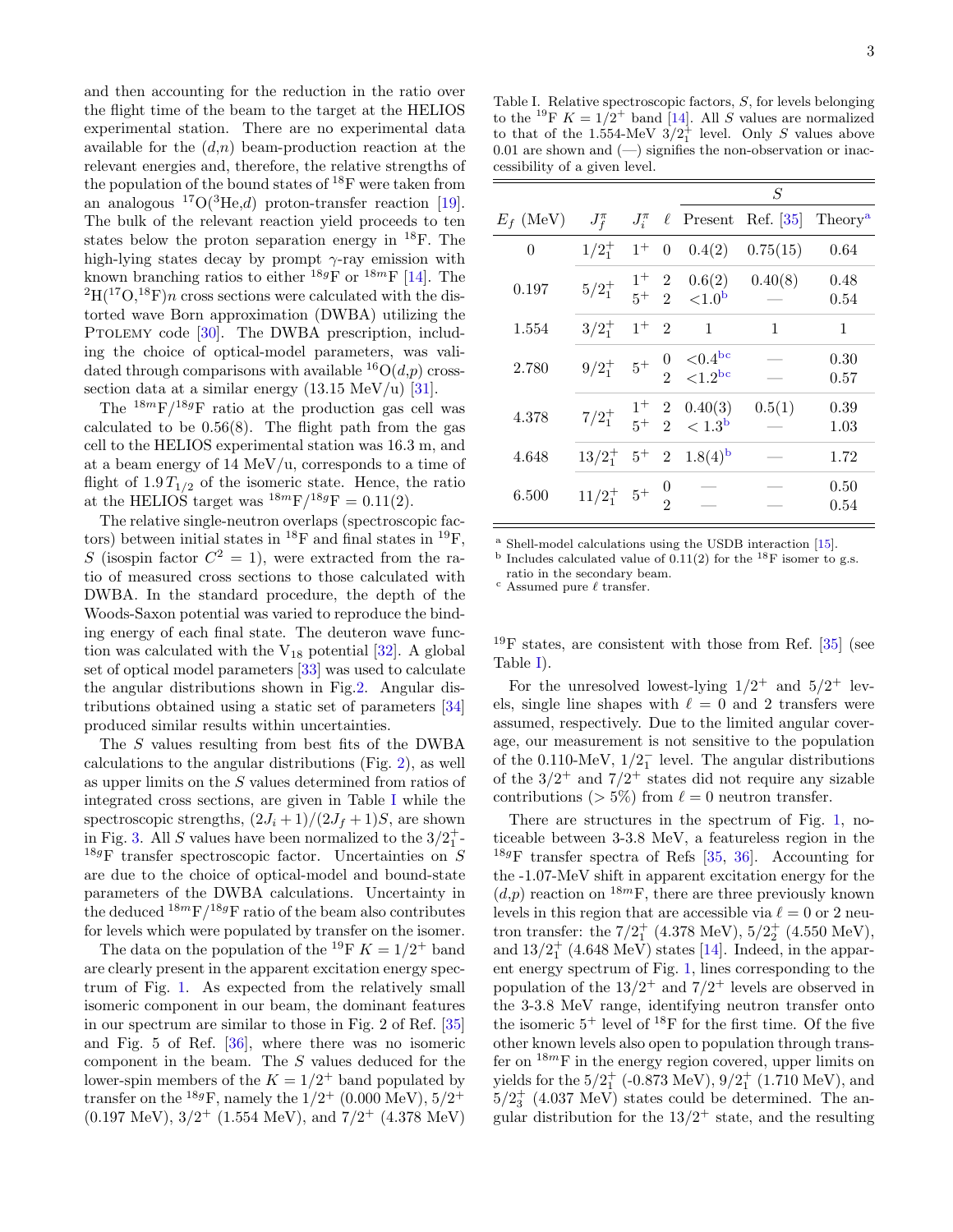

<span id="page-6-3"></span>Figure 3. The information on relative strengths of states in  $^{19}$ F is plotted as a function of their spin, separately for the  $^{18g}F(d,p)$  (a) and  $^{18m}F(d,p)$  reaction (b). The limit on the  $9/2^+$  state is obtained assuming  $\ell = 2$ . Shell-model calculations using the USDB interaction are represented by bars for  $\ell = 0$  (striped), 2 (open), or 0 & 2 (hatched) strengths.

DWBA fit [Fig. [2\(](#page-4-1)d)], identify it as a strong  $\ell = 2$  neutron transfer, solidifying its population from  $^{18}$ F in its 5 <sup>+</sup> isomeric state.

Accessibility to an in-flight beam of  $^{18}F$  in both its ground  $1^+$  and fully stretched  $5^+$  states has enabled the extraction of (or setting limits on) the relative spectroscopic overlaps of the  $1/2^+, 3/2^+, 5/2^+, 7/2^+, 9/2^+$  and  $13/2^+$  members of the ground-state rotational band of <sup>19</sup>F (Table [I](#page-5-0) and Fig. [3\)](#page-6-3). The extracted S value for the  $13/2$ <sup>+</sup> state, and its spectroscopic strength exceed those of all other states in the rotational band. This observation confirms the dominant single-particle configuration in this band-terminating state as corresponding to the maximally-aligned state with a  $\pi(0d_{5/2})_{J=5/2}^1\otimes$  $\nu(0d_{5/2})_{J=4}^2$  configuration. This is the first direct measurement of the single-particle nature of a high-spin terminating state. This result, together with the strengths of the levels populated from  $^{18g}$ F, and the upper limits on the strengths of states populated from  $18m$ F, describe the evolution of the single-particle strength of the states in the rotational band as a function of spin, from inception to termination (see Fig [3\)](#page-6-3).

Comparisons between the extracted S values and strengths of the present work to those calculated by the

sd-confined USDB interaction [\[15\]](#page-7-7) are also given in Table [I](#page-5-0) and Fig. [3.](#page-6-3) The calculations are consistent with the experimental values, or limits, even though these incorporate only three valence particles (one proton and two neutrons) and three active orbitals for each nucleon.

The present results highlight the single-particle character of the highest-spin state  $(13/2^+)$  in the rotational band of  $^{19}$ F by confirming that the associated configuration corresponds to the maximally-aligned, terminating state. Furthermore, we have found that the spectroscopic factors from shell-model calculations are consistent with our experimental values (and limits) for the <sup>19</sup>F states members of the ground-state rotational band. Hence, some 40 years after his seminal statements [\[1,](#page-7-0) [2\]](#page-7-1), A. Bohr's dual interpretation of the <sup>19</sup>F sequence in terms of a collective and/or a single-particle excitation has been reinforced.

In summary, the single-particle character of members belonging to the ground-state rotational band in <sup>19</sup>F, including the terminating  $13/2^+$  state, have been probed in a single measurement via the  $(d,p)$  reaction. The relatively large spectroscopic strength observed for the  $13/2$ <sup>+</sup> level confirms the wave function purity expected in a maximally-aligned, terminating state. Agreement between shell-model calculation and the experimentally determined spectroscopic factors for the inspected rotational states strengthens the notion of a collective and single-particle duality in the descriptions of the structure of atomic nuclei. The present measurement was possible only through the production of a beam of <sup>18</sup>F whereby a significant fraction of ions resided in their short-lived isomeric state.

#### ACKNOWLEDGMENTS

The authors thank C. Dickerson and R. C. Pardo for developing the <sup>18</sup>F isomeric beam. This material is based upon work supported by the U.S. Department of Energy, Office of Science, Office of Nuclear Physics, under contract number DE-AC02-06CH11357 (ANL) and grant No. DE-FG02-96ER40978 (LSU). This research used resources of ANL's ATLAS facility, which is a DOE Office of Science User Facility.

<span id="page-6-0"></span>Present address: Department of Physics, United States Naval Academy, Annapolis, Maryland 21402, USA

<span id="page-6-1"></span><sup>&</sup>lt;sup>†</sup> Present address: Università degli Studi di Milano and INFN sez. Milano, I-20133, Milano, Italy

<span id="page-6-2"></span><sup>‡</sup> Present address: Dept. of Physics and Astronomy, University of North Carolina at Chapel Hill, Chapel Hill, North Carolina 27599-3255, and Triangle Universities